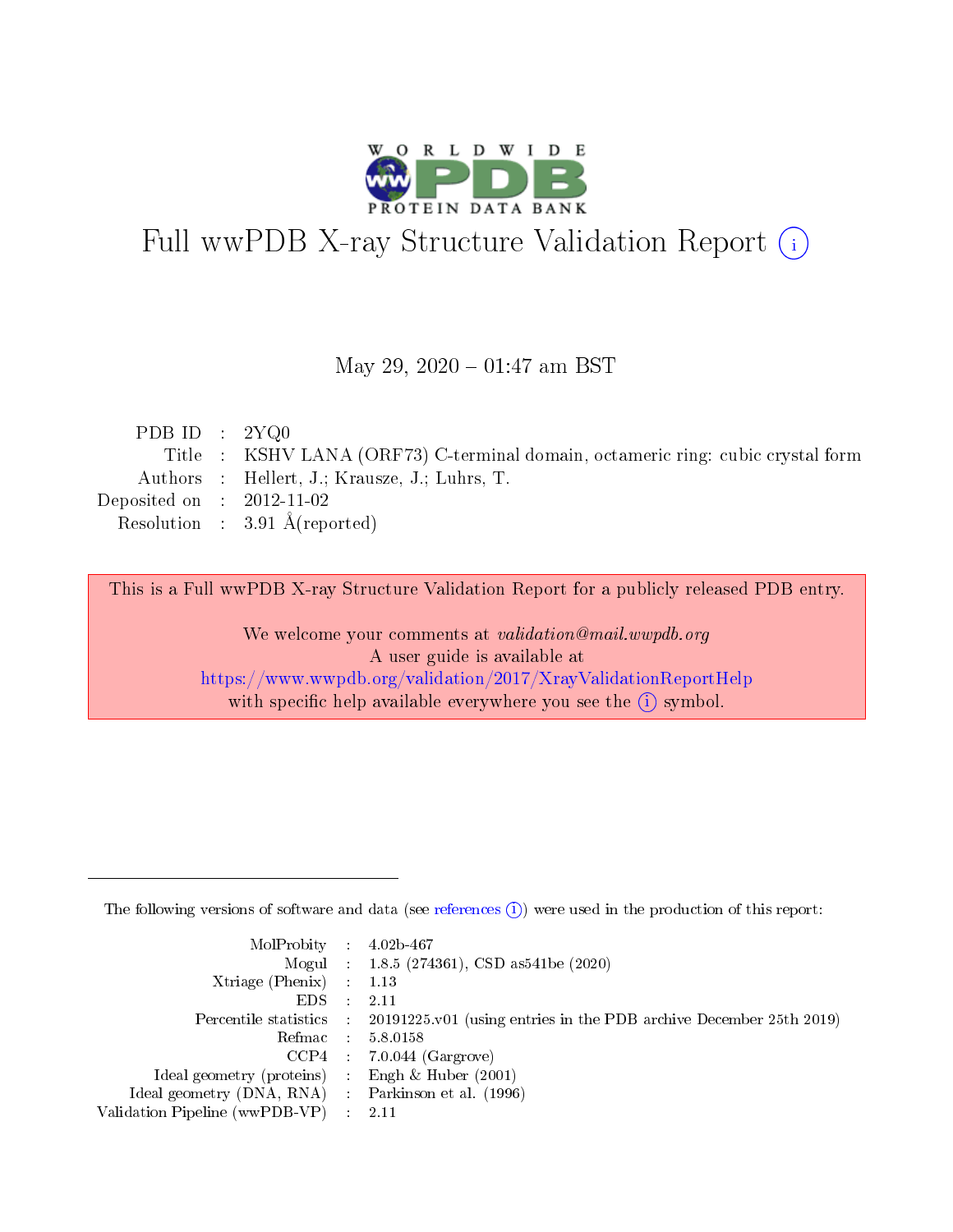# 1 [O](https://www.wwpdb.org/validation/2017/XrayValidationReportHelp#overall_quality)verall quality at a glance  $(i)$

The following experimental techniques were used to determine the structure: X-RAY DIFFRACTION

The reported resolution of this entry is 3.91 Å.

Percentile scores (ranging between 0-100) for global validation metrics of the entry are shown in the following graphic. The table shows the number of entries on which the scores are based.



| Metric                | Whole archive<br>$(\#\text{Entries})$ | Similar resolution<br>$(\#\text{Entries}, \text{resolution range}(\text{\AA}))$ |  |
|-----------------------|---------------------------------------|---------------------------------------------------------------------------------|--|
| $\mathcal{R}_{free}$  | 130704                                | $1019(4.18-3.66)$                                                               |  |
| Clashscore            | 141614                                | $1016(4.16-3.68)$                                                               |  |
| Ramachandran outliers | 138981                                | $1039(4.18-3.66)$                                                               |  |
| Sidechain outliers    | 138945                                | $1032(4.18-3.66)$                                                               |  |

The table below summarises the geometric issues observed across the polymeric chains and their fit to the electron density. The red, orange, yellow and green segments on the lower bar indicate the fraction of residues that contain outliers for  $>=3, 2, 1$  and 0 types of geometric quality criteria respectively. A grey segment represents the fraction of residues that are not modelled. The numeric value for each fraction is indicated below the corresponding segment, with a dot representing fractions  $\epsilon = 5\%$ 

| $\gamma$ hain | Length  | Quality of chain |     |  |     |  |
|---------------|---------|------------------|-----|--|-----|--|
|               | $160\,$ | 60%              | 13% |  | 26% |  |

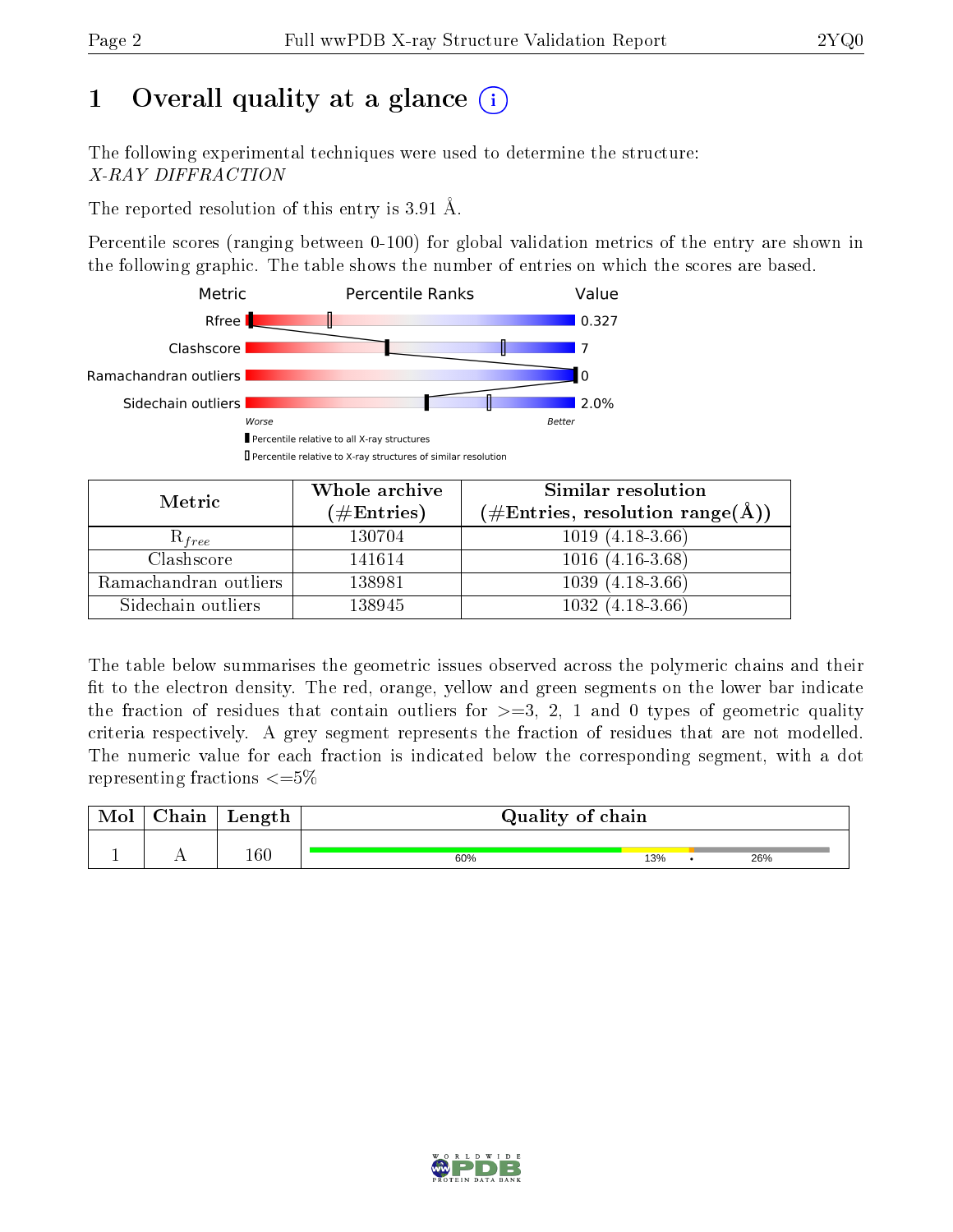# 2 Entry composition (i)

There are 2 unique types of molecules in this entry. The entry contains 951 atoms, of which 0 are hydrogens and 0 are deuteriums.

In the tables below, the ZeroOcc column contains the number of atoms modelled with zero occupancy, the AltConf column contains the number of residues with at least one atom in alternate conformation and the Trace column contains the number of residues modelled with at most 2 atoms.

• Molecule 1 is a protein called ORF 73.

| Mol | Chain | $\,$ Residues | $\bm{\mathrm{Atoms}}$ |     |     | ZeroOcc | $\vert$ AltConf $\vert$ Trace $\vert$ |  |  |  |
|-----|-------|---------------|-----------------------|-----|-----|---------|---------------------------------------|--|--|--|
|     |       | 118           | <b>Total</b><br>946   | 616 | 168 | 156     |                                       |  |  |  |

There are 2 discrepancies between the modelled and reference sequences:

| Chain |     | Residue   Modelled   Actual |                          | Comment                     | Reference |
|-------|-----|-----------------------------|--------------------------|-----------------------------|-----------|
|       | 994 | GLY                         | <b>Contract Contract</b> | expression tag   UNP Q76SB0 |           |
|       | 995 | ${\rm SER}$                 | $\sim$                   | expression tag   UNP Q76SB0 |           |

• Molecule 2 is SULFATE ION (three-letter code: SO4) (formula:  $O_4S$ ).



|  | $\text{Mol}$   Chain   Residues | Atoms        |  | $ZeroOcc$   AltConf |  |  |
|--|---------------------------------|--------------|--|---------------------|--|--|
|  |                                 | <b>Total</b> |  |                     |  |  |

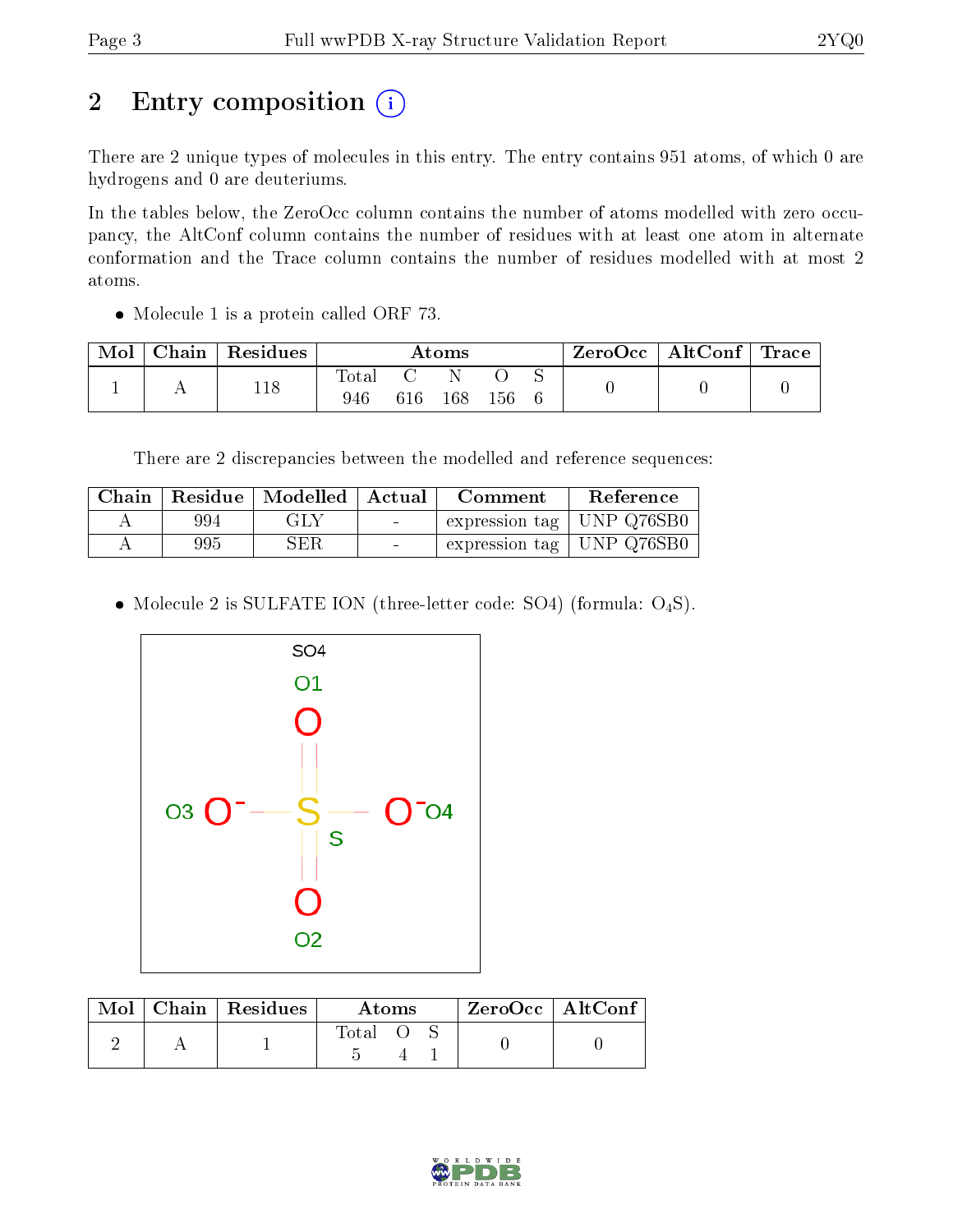# 3 Residue-property plots (i)

These plots are drawn for all protein, RNA and DNA chains in the entry. The first graphic for a chain summarises the proportions of the various outlier classes displayed in the second graphic. The second graphic shows the sequence view annotated by issues in geometry. Residues are colorcoded according to the number of geometric quality criteria for which they contain at least one outlier: green  $= 0$ , yellow  $= 1$ , orange  $= 2$  and red  $= 3$  or more. Stretches of 2 or more consecutive residues without any outlier are shown as a green connector. Residues present in the sample, but not in the model, are shown in grey.



• Molecule 1: ORF 73

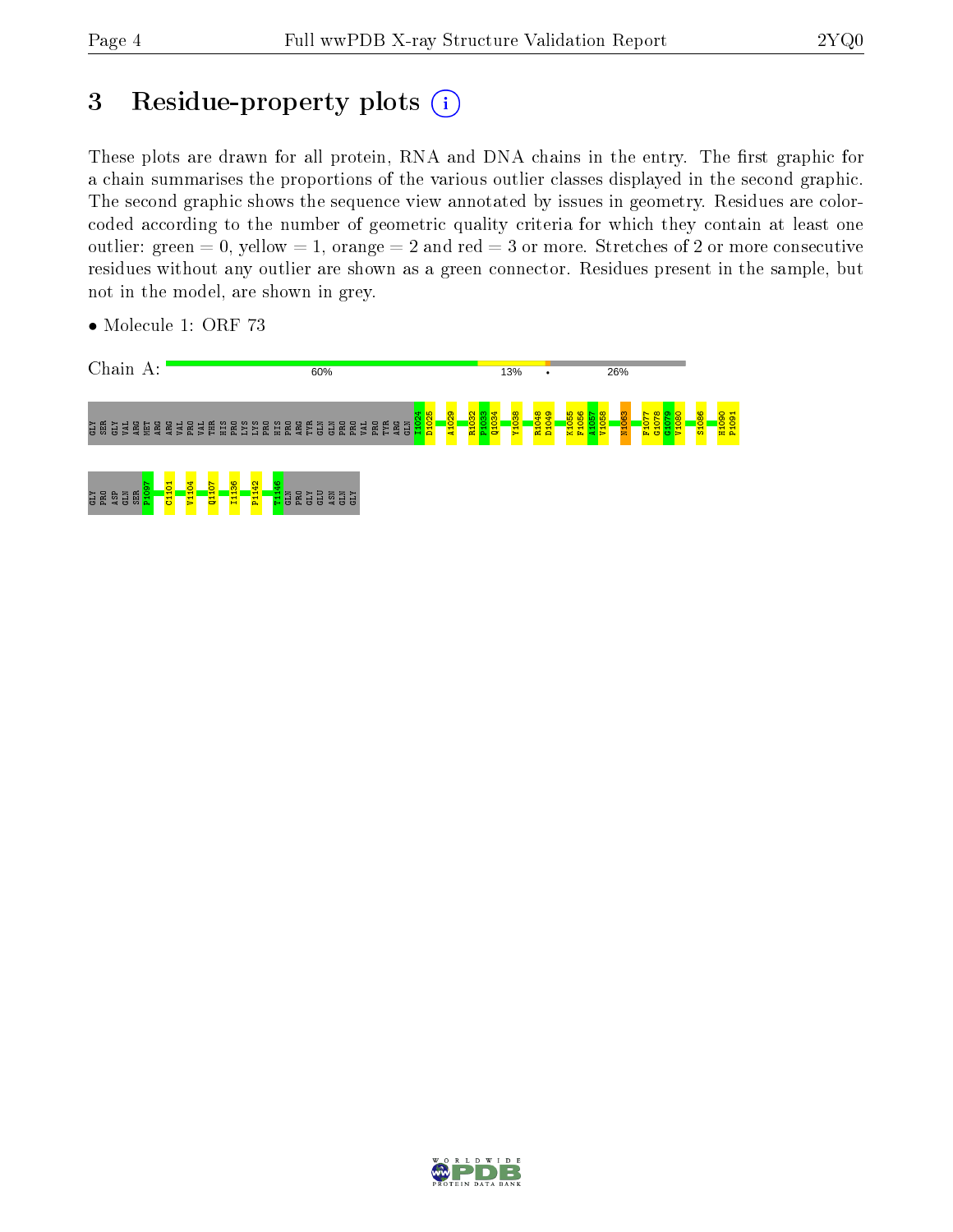# 4 Data and refinement statistics  $(i)$

| Property                                                   | Value                                                       | Source     |
|------------------------------------------------------------|-------------------------------------------------------------|------------|
| Space group                                                | P 432                                                       | Depositor  |
| Cell constants                                             | $107.40\text{\AA}$ $107.40\text{\AA}$<br>$107.40\text{\AA}$ | Depositor  |
| a, b, c, $\alpha$ , $\beta$ , $\gamma$                     | $90.00^\circ$<br>$90.00^{\circ}$<br>$90.00^\circ$           |            |
| Resolution $(A)$                                           | $33.96 - 3.91$                                              | Depositor  |
|                                                            | $33.96 - 3.91$                                              | <b>EDS</b> |
| $\%$ Data completeness                                     | $100.0 (33.96-3.91)$                                        | Depositor  |
| (in resolution range)                                      | $100.0 (33.96 - 3.91)$                                      | <b>EDS</b> |
| $R_{merge}$                                                | 0.11                                                        | Depositor  |
| $\mathrm{R}_{sym}$                                         | (Not available)                                             | Depositor  |
| $\langle I/\sigma(I) \rangle^{-1}$                         | $2.49$ (at 3.87Å)                                           | Xtriage    |
| Refinement program                                         | $PHENI\overline{X}$ (PHENIX.REFINE)                         | Depositor  |
|                                                            | 0.260<br>0.317<br>$\mathcal{L}$                             | Depositor  |
| $R, R_{free}$                                              | $0.264$ ,<br>0.327                                          | DCC        |
| $R_{free}$ test set                                        | 109 reflections $(5.00\%)$                                  | wwPDB-VP   |
| Wilson B-factor $(A^2)$                                    | 140.8                                                       | Xtriage    |
| Anisotropy                                                 | 0.000                                                       | Xtriage    |
| Bulk solvent $k_{sol}$ (e/Å <sup>3</sup> ), $B_{sol}(A^2)$ | $0.26$ , 142.2                                              | <b>EDS</b> |
| L-test for $\mathrm{twinning}^2$                           | $< L >$ = 0.48, $< L2 >$ = 0.31                             | Xtriage    |
| Estimated twinning fraction                                | No twinning to report.                                      | Xtriage    |
| $F_o, F_c$ correlation                                     | 0.84                                                        | <b>EDS</b> |
| Total number of atoms                                      | 951                                                         | wwPDB-VP   |
| Average B, all atoms $(A^2)$                               | 198.0                                                       | wwPDB-VP   |

Xtriage's analysis on translational NCS is as follows: The largest off-origin peak in the Patterson function is  $4.62\%$  of the height of the origin peak. No significant pseudotranslation is detected.

<sup>&</sup>lt;sup>2</sup>Theoretical values of  $\langle |L| \rangle$ ,  $\langle L^2 \rangle$  for acentric reflections are 0.5, 0.333 respectively for untwinned datasets, and 0.375, 0.2 for perfectly twinned datasets.



<span id="page-4-1"></span><span id="page-4-0"></span><sup>1</sup> Intensities estimated from amplitudes.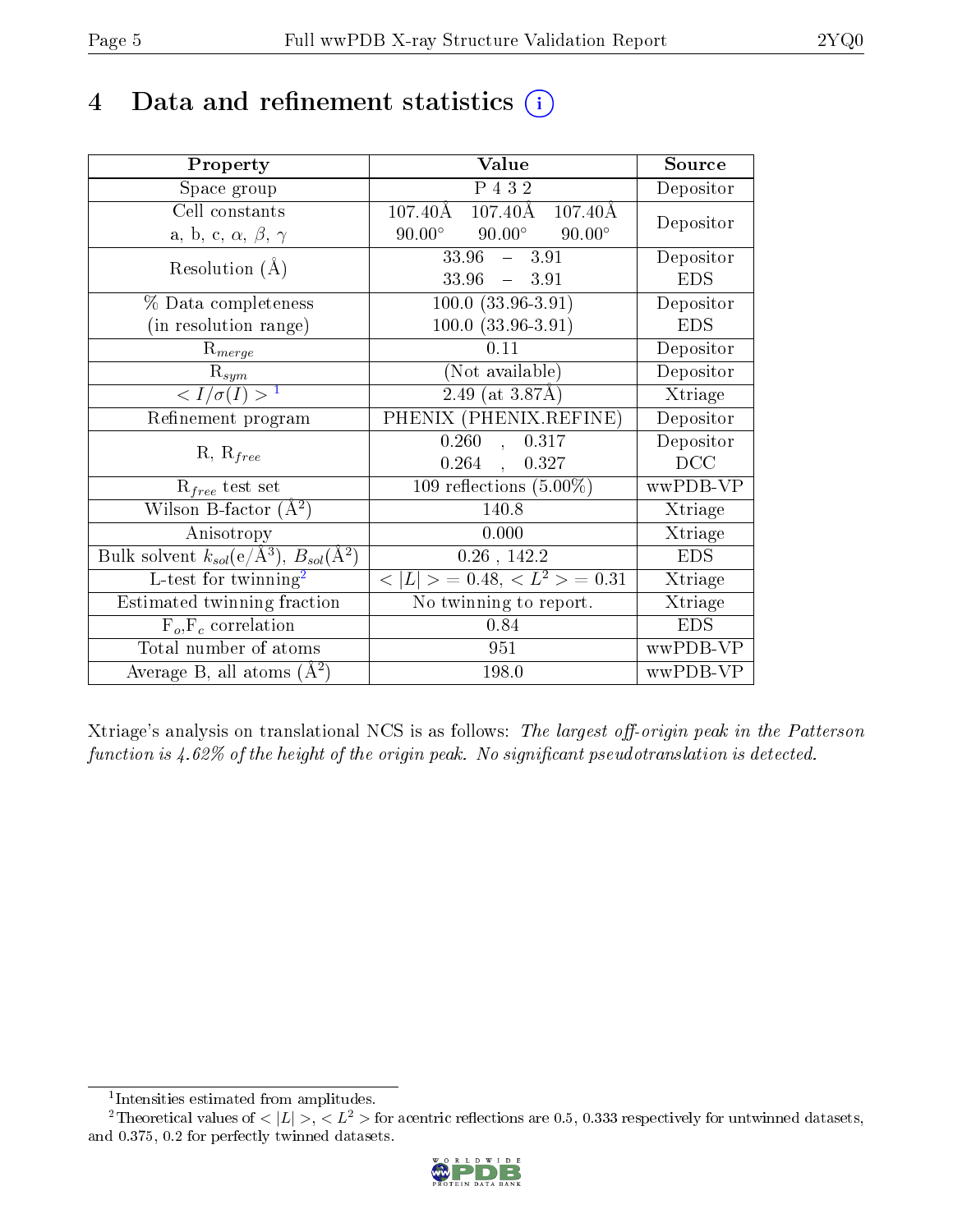# 5 Model quality  $(i)$

## 5.1 Standard geometry (i)

Bond lengths and bond angles in the following residue types are not validated in this section: SO4

The Z score for a bond length (or angle) is the number of standard deviations the observed value is removed from the expected value. A bond length (or angle) with  $|Z| > 5$  is considered an outlier worth inspection. RMSZ is the root-mean-square of all Z scores of the bond lengths (or angles).

| $Mol$   Chain |      | Bond lengths                    | Bond angles |        |  |
|---------------|------|---------------------------------|-------------|--------|--|
|               |      | RMSZ $ #Z  > 5$ RMSZ $ #Z  > 5$ |             |        |  |
|               | 0.23 | 0/976                           | 0.42        | 0/1318 |  |

There are no bond length outliers.

There are no bond angle outliers.

There are no chirality outliers.

There are no planarity outliers.

### 5.2 Too-close contacts  $(i)$

In the following table, the Non-H and H(model) columns list the number of non-hydrogen atoms and hydrogen atoms in the chain respectively. The H(added) column lists the number of hydrogen atoms added and optimized by MolProbity. The Clashes column lists the number of clashes within the asymmetric unit, whereas Symm-Clashes lists symmetry related clashes.

| Mol |     |  | Chain   Non-H   H(model)   H(added)   Clashes   Symm-Clashes |
|-----|-----|--|--------------------------------------------------------------|
|     |     |  |                                                              |
|     |     |  |                                                              |
|     | 95. |  |                                                              |

The all-atom clashscore is defined as the number of clashes found per 1000 atoms (including hydrogen atoms). The all-atom clashscore for this structure is 7.

All (13) close contacts within the same asymmetric unit are listed below, sorted by their clash magnitude.

| Atom-1                                   | Atom-2               | Interatomic<br>distance (A | Clash<br>overlap $(A)$ |
|------------------------------------------|----------------------|----------------------------|------------------------|
| $1 \cdot A \cdot 1049 \cdot ASP \cdot O$ | 1: A: 1107: GLN: NE2 | 2.42                       | 0.53                   |
| $1:$ A:1086:SER:O                        | 1 A 1101 CYS N       | 2 33                       | N 52                   |

Continued on next page...

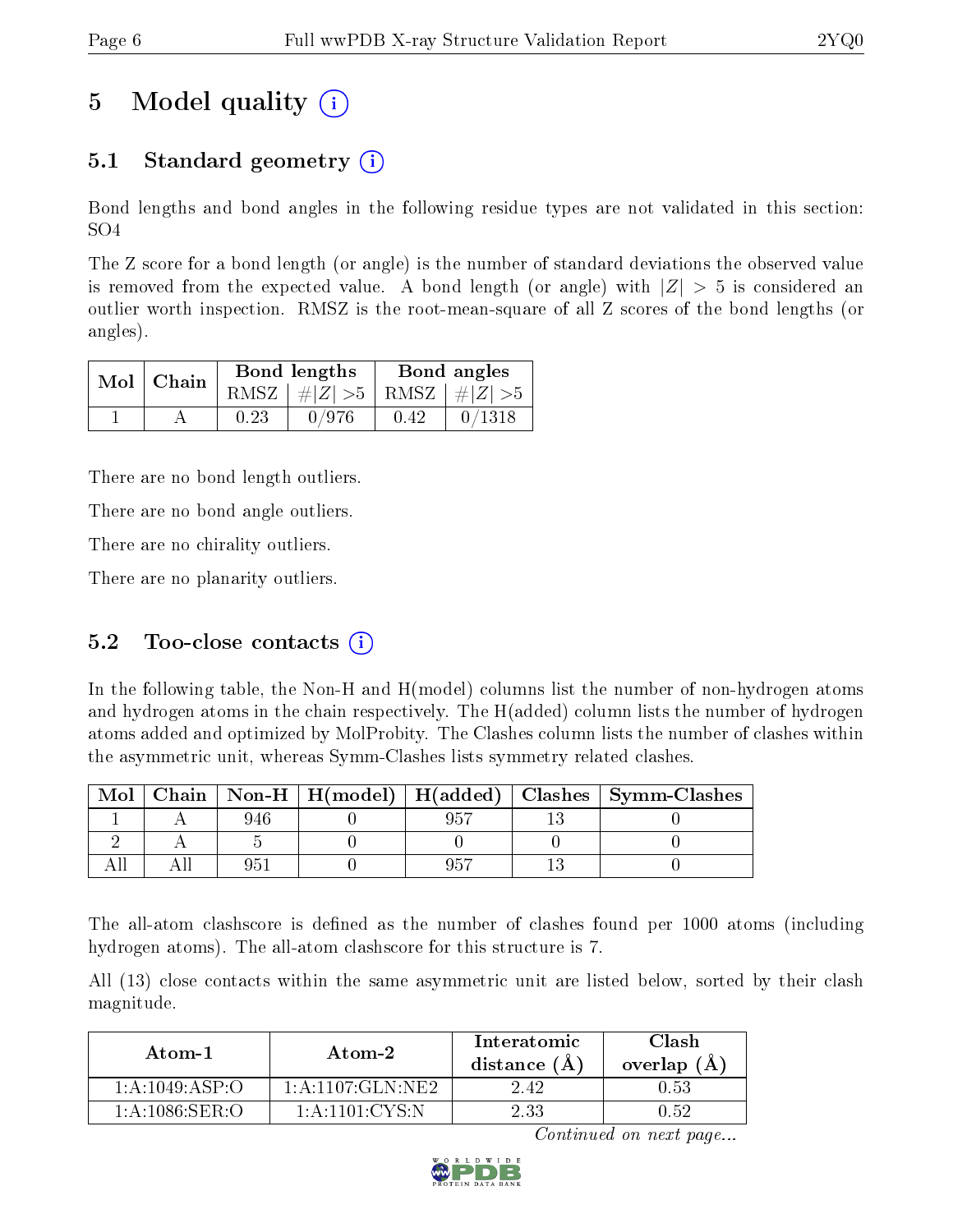| Atom-1               | Atom-2               | Interatomic<br>distance $(A)$ | Clash<br>overlap $(A)$ |
|----------------------|----------------------|-------------------------------|------------------------|
| 1: A:1029: ALA:HA    | 1: A: 1032: ARG: HG3 | 1.92                          | 0.50                   |
| 1: A: 1055: LYS: HE2 | 1: A: 1142: PRO:HG3  | 1.93                          | 0.50                   |
| 1: A: 1049: ASP: HB2 | 1: A:1107: GLN: HE22 | 1.79                          | 0.48                   |
| 1: A: 1063: ASN: N   | 1: A: 1063: ASN: OD1 | 2.46                          | 0.48                   |
| 1: A: 1034: GLN: HB3 | 1: A:1038:TYR:CE2    | 2.49                          | 0.48                   |
| 1: A: 1025: ASP:N    | 1:A:1025:ASP:OD1     | 2.43                          | 0.48                   |
| 1:A:1055:LYS:HB2     | 1: A: 1056: PHE: CE1 | 2.54                          | 0.42                   |
| 1: A:1048: ARG:H     | 1: A:1078: GLY:HA3   | 1.84                          | 0.42                   |
| 1: A: 1058: VAL:HG13 | 1:A:1104:VAL:HB      | 2.02                          | 0.42                   |
| 1: A:1090:HIS:HA     | 1: A: 1091: PRO: HD3 | 1.90                          | 0.41                   |
| 1:A:1077:PHE:N       | 1: A: 1080: VAL: O   | 2.53                          | 0.41                   |

Continued from previous page...

There are no symmetry-related clashes.

## 5.3 Torsion angles (i)

#### 5.3.1 Protein backbone  $(i)$

In the following table, the Percentiles column shows the percent Ramachandran outliers of the chain as a percentile score with respect to all X-ray entries followed by that with respect to entries of similar resolution.

The Analysed column shows the number of residues for which the backbone conformation was analysed, and the total number of residues.

| Mol   Chain | Analysed                                |  | Favoured   Allowed   Outliers   Percentiles |  |
|-------------|-----------------------------------------|--|---------------------------------------------|--|
|             | $114/160$ (71\%)   111 (97\%)   3 (3\%) |  | $\boxed{100}$ $\boxed{100}$                 |  |

There are no Ramachandran outliers to report.

#### 5.3.2 Protein sidechains  $\left( \widehat{\mathbf{i}} \right)$

In the following table, the Percentiles column shows the percent sidechain outliers of the chain as a percentile score with respect to all X-ray entries followed by that with respect to entries of similar resolution.

The Analysed column shows the number of residues for which the sidechain conformation was analysed, and the total number of residues.

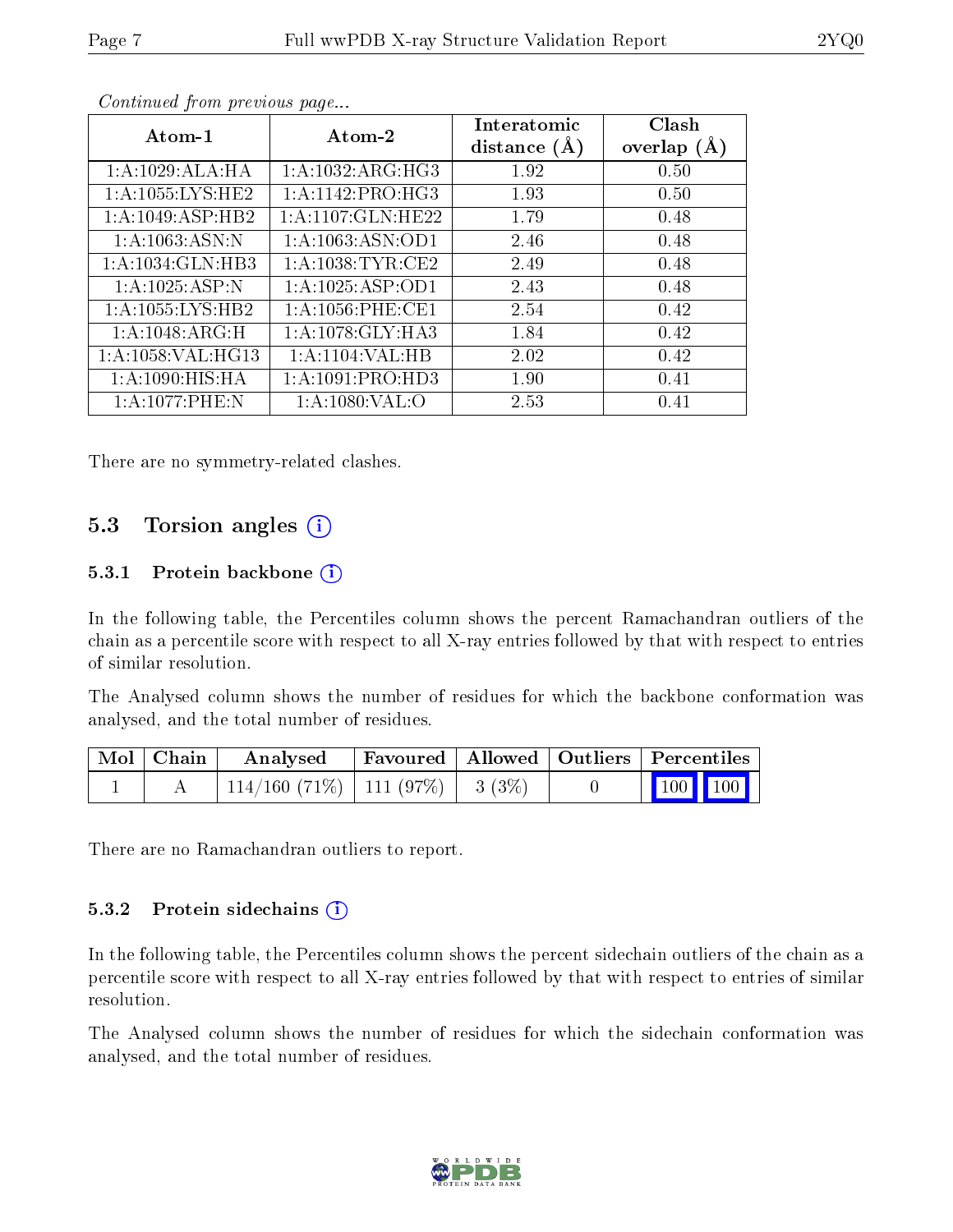| $\mid$ Mol $\mid$ Chain $\mid$ | Analysed                     |          | Rotameric   Outliers   Percentiles |  |  |
|--------------------------------|------------------------------|----------|------------------------------------|--|--|
|                                | $101/138$ (73\%)   99 (98\%) | $2(2\%)$ | $55$ 74                            |  |  |

All (2) residues with a non-rotameric sidechain are listed below:

| Mol | Chain | Res  | Type |
|-----|-------|------|------|
|     |       | 1063 |      |
|     |       | 1136 |      |

Some sidechains can be flipped to improve hydrogen bonding and reduce clashes. All (3) such sidechains are listed below:

| Mol | Chain | Res  | Type |
|-----|-------|------|------|
|     |       | 1034 | GLN  |
|     |       | 1107 | GLN  |
|     |       | 1126 |      |

#### $5.3.3$  RNA  $(i)$

There are no RNA molecules in this entry.

### 5.4 Non-standard residues in protein, DNA, RNA chains (i)

There are no non-standard protein/DNA/RNA residues in this entry.

#### 5.5 Carbohydrates (i)

There are no carbohydrates in this entry.

### 5.6 Ligand geometry (i)

1 ligand is modelled in this entry.

In the following table, the Counts columns list the number of bonds (or angles) for which Mogul statistics could be retrieved, the number of bonds (or angles) that are observed in the model and the number of bonds (or angles) that are defined in the Chemical Component Dictionary. The Link column lists molecule types, if any, to which the group is linked. The Z score for a bond length (or angle) is the number of standard deviations the observed value is removed from the expected value. A bond length (or angle) with  $|Z| > 2$  is considered an outlier worth inspection. RMSZ is the root-mean-square of all Z scores of the bond lengths (or angles).

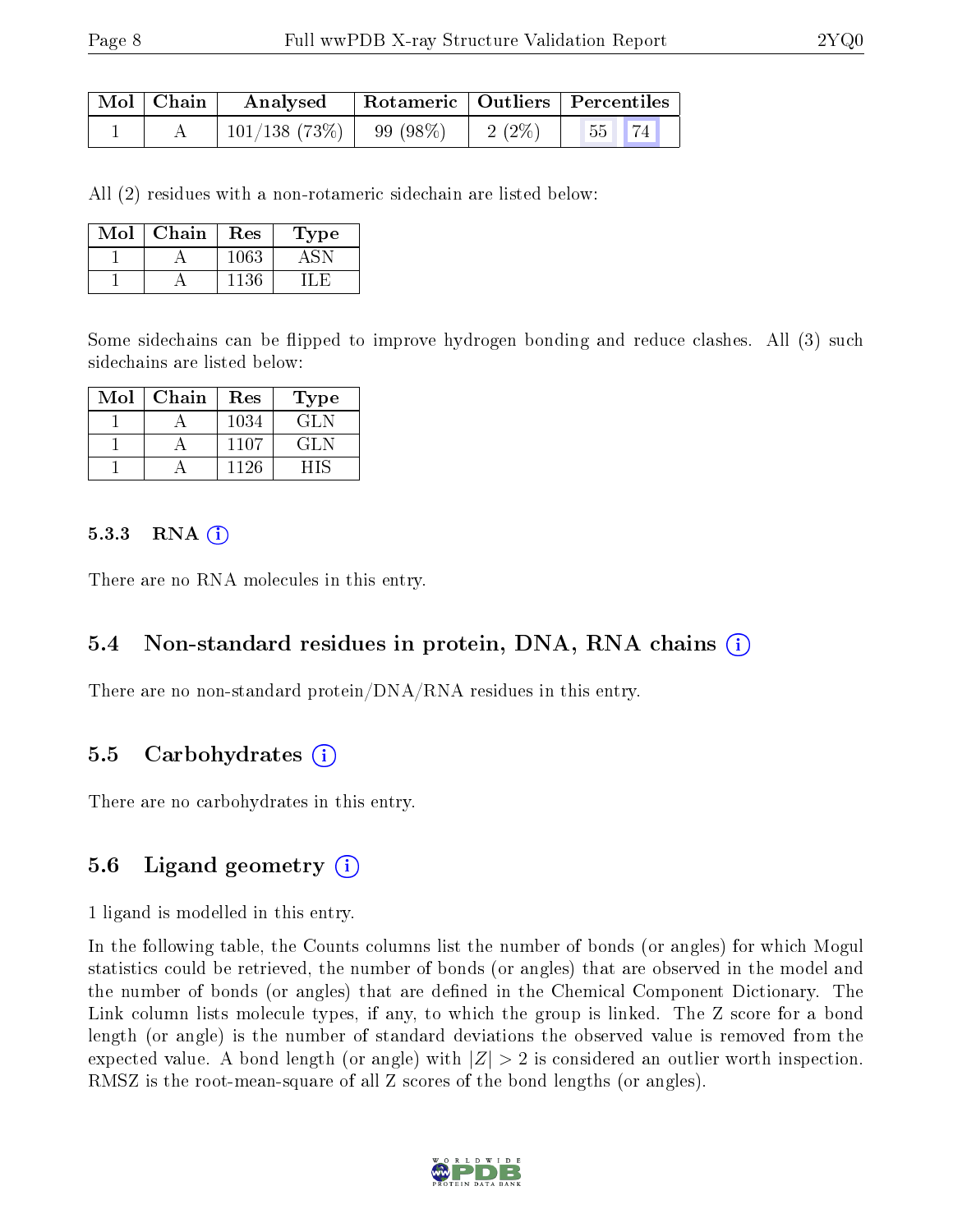| Mol | Type | Chain | Res  | Link   | Bond lengths |          |                         | Bond angles |      |           |
|-----|------|-------|------|--------|--------------|----------|-------------------------|-------------|------|-----------|
|     |      |       |      |        | Counts       | $RMSZ_1$ | $\# Z $<br>$>$ $\angle$ | Counts      | RMSZ | $  \# Z $ |
| ↵   | SO4  |       | 2147 | $\sim$ |              |          |                         | 6.6.6       | 0.07 |           |

There are no bond length outliers.

There are no bond angle outliers.

There are no chirality outliers.

There are no torsion outliers.

There are no ring outliers.

No monomer is involved in short contacts.

## 5.7 [O](https://www.wwpdb.org/validation/2017/XrayValidationReportHelp#nonstandard_residues_and_ligands)ther polymers (i)

There are no such residues in this entry.

## 5.8 Polymer linkage issues (i)

There are no chain breaks in this entry.